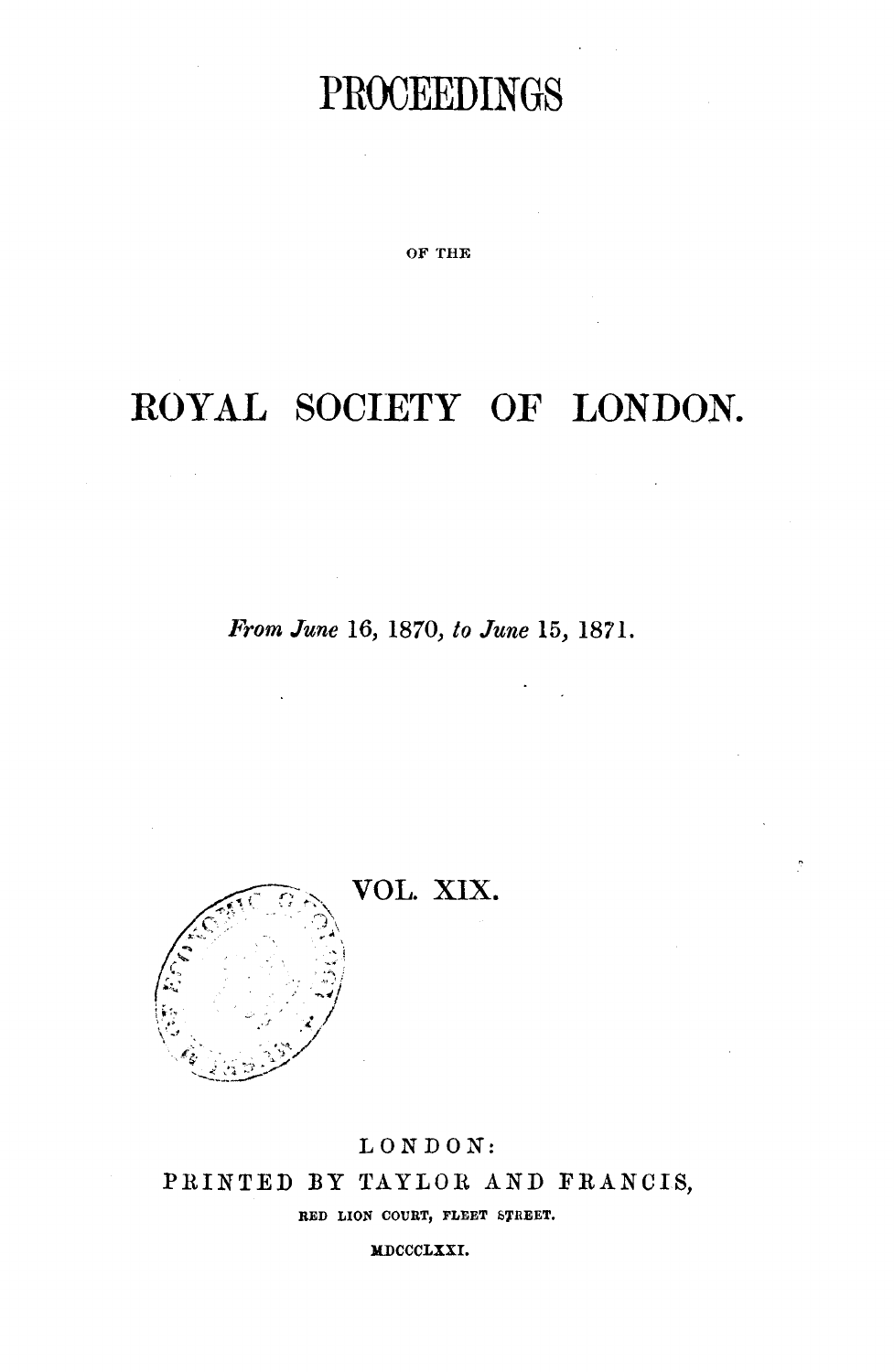of Vibration," by which I made all my observations on the submarine boat and on armour-plated ships. In this instrument the needle is  $3.2$  inches long and 0'17 inch in breadth.

The magnet is suspended on a silk thread and vibrates in a wooden box, on the side of which there are the divisions in degrees to mark the angles formed by the turning-needle; for each observation I counted 700 vibrations. I found that for such a voyage this instrument answers the purpose.

The exact drawing of this instrument you will find in my book on the "Submarine Boat," 1867, Plate VI. Drawings 6 and 8 give half the size of the instrument, and drawing 7 the full size of the needle.

I know that General Sabine and the Royal Society are much interested now in the Northern Magnetic Observations, so I hastened to send the results to you, as I know that they cannot be printed soon in Russian.

I remain, your attached friend,

JOHN BELAVENETZ.

Cronstadt,  $\frac{4}{16}$  November, 1870.

#### *March* 9, 1871.

General Sir EDWARD SABINE, K.C.B., President, in the Chair.

The following communications were read :-

I. "Results of Seven Years' Observations of the Dip and Horizontal Force at Stonyhurst College Observatory, from April 1863 to March 1870." By the Rev. S. J. PERRY. Communicated by the President. Received January 23, 187l.

#### (Abstract. )

The object of the present paper is to bring further evidence to bear upon an important question of terrestrial magnetism.

The existence of a sensible semiannual inequality in the earth's magnetic elements, dependent on the position of the sun in the ecliptic, was deduced by General Sir Edward Sabine from a discussion in 1863 of a continuous series of the monthly magnetic observations taken at Kew. A previous reduction of observations made at .Hobarton and at Toronto had first suggested the idea, and a new confirmation of the results has lately been obtained by Dr. Balfour Stewart from subjecting a second series of Kew observations to the same tests as before. The observations, which form the basis of the present discussion, extend over the period from March 1863 to February 1870, during which time the same instruments have been in constant use. These are a Jones unifilar and a dip-circle by Barrow, both tested at Kew, and a Frodsham chronometer. Sir Edward Sabine, who made the Stonyhurst Observatory one of his magnetic stations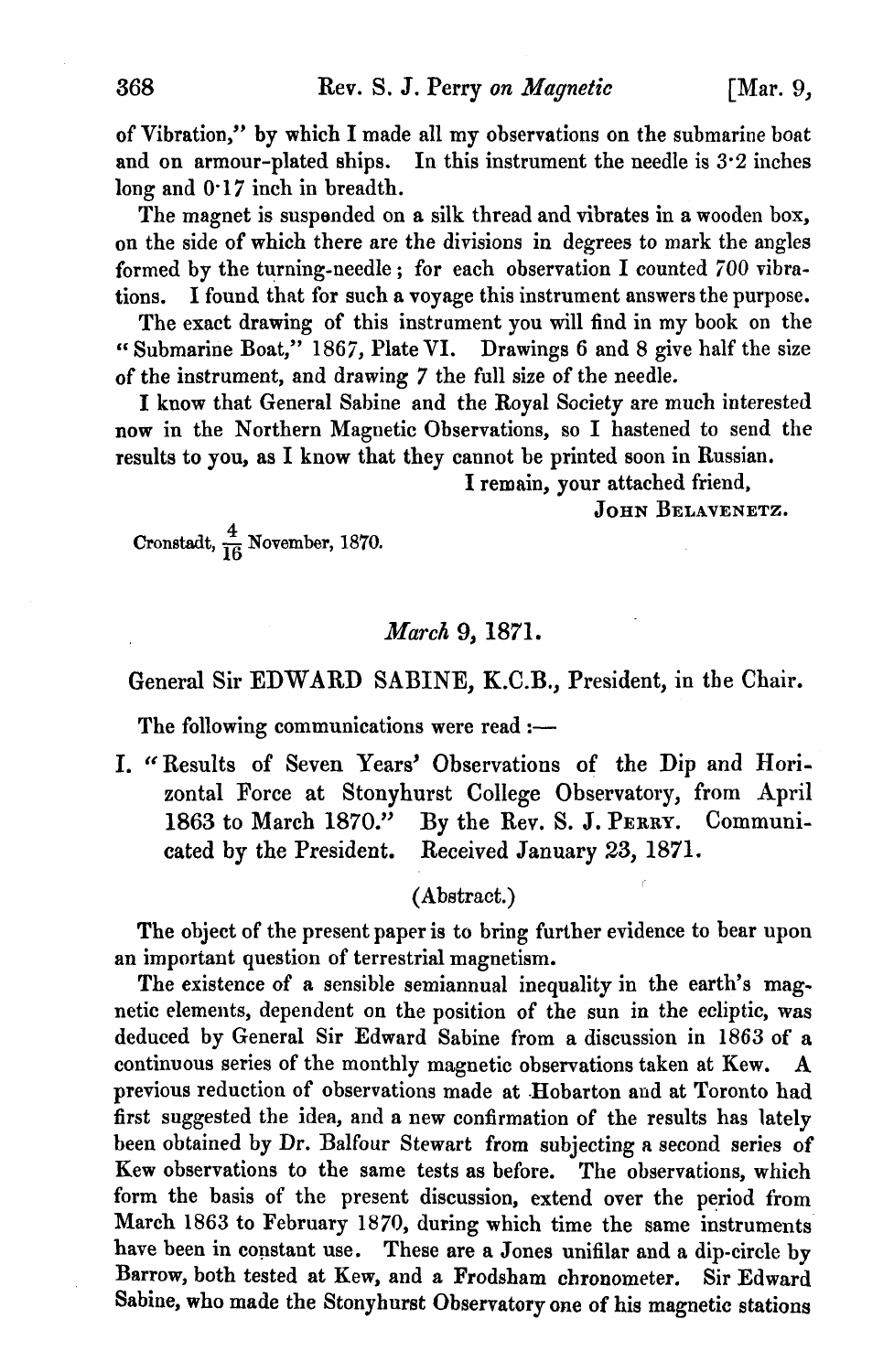#### 1871.] *Observations at Stonykurst College Observatory.* 369

in the English survey in 1858, greatly encouraged the undertaking of monthly magnetic observations, and the Rev. A. Weld procured in consequence the instruments still in use. Only occasional observations were made with these instruments for some years, and it was only in 1863 that a continuous series of monthly determinations of the magnetic elements was started by the Rev. W. Sidgreaves. He observed regularly until September 1868, when I returned to my former post at the Observatory, and I have continued the same work ever since.

A stone pillar was at first erected for the magnetic instruments in the open garden, and this remained in use from 1858 until the beginning of 1868, when a most convenient hut of glass and wood was built for the instruments in a retired corner of the College garden. This alteration was rendered necessary from the placing of iron rails in the vicinity of the old pillar; and although it introduces into the results a correction for change of station, it has the great advantage of securing immunity from disturbance for the future.

Considering the object in view in drawing up this reduced form of the dip and horizontal-force observations, I have judged it advisable to adhere strictly to the tabular forms in which the matter has been presented in previous discussions of a similar nature. Each element is the subject matter of these tables. In the first are the monthly values of the element, the deduced mean value, and its secular variation. Next in order comes the calculation of the semiannual inequality. The residual errors, and consequent probable weights of the observations and results, compose the third and last Table.

The yearly mean values of the horizontal force are found to vary progressively from 3'5926 to 3'6178 in British units, the mean for Oct. lst, 1866, being 3'6034, with a secular acceleration of 0'0042. Calculating from the monthly Tables the mean value of the horizontal force for the six months from April to September, and for the semiannual period from October to March, we find the former to be  $0.0005$  in excess over the latter, showing that this component of the intensity is greater during the summer than during the winter months. Treating the dip observations in a precisely similar way, we obtain 69° 45' 21" as the mean value of this element for October 1st, 1866, subject to a secular diminution of 1' 49".2; the extreme yearly means being  $69^{\circ}$  48' 47" and  $69^{\circ}$  37' 52". The resulting excess of 10" for the winter months in the computed semiannual means is so small, that the observations tend mainly to show that the effect of the sun's position is not clearly manifested by any decided variation in the dip. Deducing the intensity from the above elements, we obtain for the summer months the value 10'4136, whilst that for the winter months is 10'4128. The intensity of the earth's magnetic force would thus appear to increase with the sun's distance, but the difference is not large enough to have more than a negative weight in the question under discussion. This weight, moreover, is lessened by the slight uncer